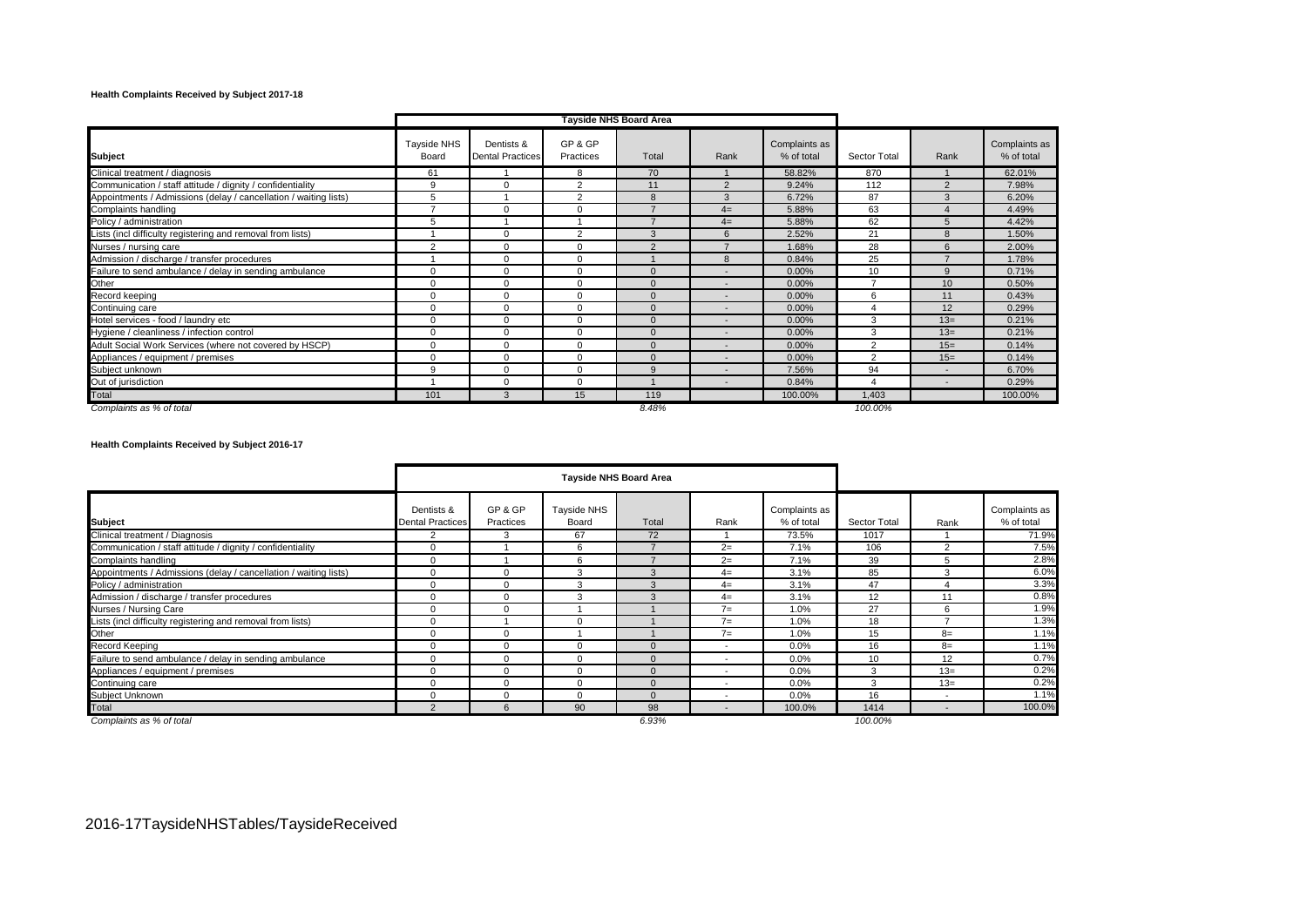|                                      |                                         |                | Tayside NHS Board Area |                 |                |                |                                                       |                         |                |                               |                |                |
|--------------------------------------|-----------------------------------------|----------------|------------------------|-----------------|----------------|----------------|-------------------------------------------------------|-------------------------|----------------|-------------------------------|----------------|----------------|
|                                      |                                         | Tayside NHS    | Dentists & Dental      | GP & GP         |                |                |                                                       |                         |                | <b>Tayside NHS Board Area</b> |                |                |
| Stage                                | Outcome Group                           | Board          | Practices              | Practices       | Total          | Sector Total   |                                                       |                         |                |                               |                |                |
| Advice                               | Not duly made or withdrawn              | 23             | $\mathbf 0$            | -1              | 24             | 256            |                                                       | Dentists &<br>Dental    | GP & GP        | Tayside                       |                |                |
|                                      |                                         |                |                        |                 |                |                | Outcome Group<br>Stage                                | Practices               | Practices      | NHS Board                     | Total          | Sector Total   |
|                                      | Out of jurisdiction (non-discretionary) | $\overline{1}$ | $\mathbf{0}$           | $\mathbf{0}$    |                | 2              | Advice<br>Not duly made or withdrawn                  | $\overline{0}$          | $\overline{1}$ | 19                            | 20             | 312            |
|                                      | Outcome not achievable                  | $\overline{0}$ | $\mathbf{0}$           | $\mathbf{0}$    | $\overline{0}$ | $\overline{1}$ | Premature                                             | $\overline{0}$          | $\overline{0}$ | 25                            | 25             | 242            |
|                                      | Premature                               | 16             | $\mathbf{0}$           | $\mathbf{1}$    | 17             | 242            | Total                                                 | $\overline{0}$          | $\overline{1}$ | 44                            | 45             | 554            |
|                                      | Total                                   | 40             | $\mathbf{0}$           | 2               | 42             | 501            | <b>Early Resolution</b><br>Not duly made or withdrawn | $\overline{0}$          | $\overline{1}$ | $\overline{4}$                | 5              | 68             |
| <b>Early Resolution</b>              | Not duly made or withdrawn              | $\overline{4}$ | $\mathbf 0$            | $\overline{2}$  | 6              | 62             | Out of jurisdiction (discretionary)                   | $\overline{0}$          | $\mathbf{0}$   | $\overline{4}$                | $\overline{4}$ | 58             |
|                                      | Out of jurisdiction (discretionary)     | 5              | $\mathbf 0$            | $\mathbf{0}$    | 5              | 52             | Out of jurisdiction (non-discretionary)               | $\overline{0}$          | $\mathbf{0}$   | $\overline{1}$                | $\overline{1}$ | 20             |
|                                      | Out of jurisdiction (non-discretionary) | $\overline{1}$ | $\mathbf{0}$           | $\mathbf{0}$    | $\overline{1}$ | 32             | Outcome not achievable                                | $\overline{0}$          | $\overline{0}$ | $\mathbf{3}$                  | $\mathbf{3}$   | 47             |
|                                      | Outcome not achievable                  | 3              | $\mathbf 0$            | $\mathbf{0}$    | $\overline{3}$ | 36             | Premature                                             | $\overline{0}$          | $\overline{1}$ | 5                             | 6              | 54             |
|                                      | Premature                               | 8              | $\mathbf{0}$           | $\overline{1}$  | 9              | 59             | Proportionality                                       | $\overline{0}$          | $\overline{0}$ | 6                             | 6              | 113            |
|                                      | Proportionality                         | 9              | $\overline{2}$         | $\overline{1}$  | 12             | 195            | Resolved                                              | $\overline{0}$          | $\overline{0}$ | $\mathbf{0}$                  | $\Omega$       | 12             |
|                                      | Resolved                                | $\Omega$       | $\overline{0}$         | $\overline{0}$  | $\overline{0}$ | 14             | Total                                                 | $\overline{0}$          | $\overline{2}$ | 23                            | 25             | 372            |
|                                      | Total                                   | 30             | $\overline{2}$         | $\overline{4}$  | 36             | 450            | Fully upheld<br>Investigation                         | $\overline{0}$          | $\overline{0}$ | 9                             | 9              | 129            |
| Investigation                        | <b>Fully upheld</b>                     | 6              | $\overline{2}$         | $\mathbf 0$     | 8              | 120            | Some upheld                                           | $\overline{2}$          | $\overline{0}$ | 6                             | 8              | 131            |
|                                      | Some upheld                             | 6              | $\mathbf 0$            | $\mathbf{1}$    | $\overline{7}$ | 141            | Not upheld                                            | $\overline{1}$          | $\mathbf{3}$   | 12                            | 16             | 235            |
|                                      | <b>Vot upheld</b>                       | $\overline{7}$ |                        | $\mathbf{3}$    | 11             | 172            | Not duly made or withdrawn                            | $\overline{0}$          | $\mathbf{0}$   | 2                             | $\overline{2}$ | 11             |
|                                      | Not duly made or withdrawn              | $\Omega$       | $\Omega$               | $\Omega$        | $\Omega$       | 6              | Outcome not achievable                                | $\Omega$                | $\Omega$       | $\Omega$                      | $\Omega$       | $\overline{1}$ |
|                                      | Resolved                                | $\mathbf{0}$   | $\mathbf{0}$           | $\mathbf{0}$    | $\mathbf{0}$   | $\mathbf{1}$   | Total                                                 | $\mathbf{3}$            | $\mathbf{3}$   | 29                            | 35             | 507            |
|                                      | Total                                   | 19             | $\overline{3}$         | $\overline{4}$  | 26             | 440            | <b>Total Complaints</b>                               | $\overline{\mathbf{3}}$ | 6              | 96                            | 105            | 1,433          |
| <b>Total Complaints</b>              |                                         | 89             |                        | 10 <sup>1</sup> | 104            | 1,391          |                                                       |                         |                |                               |                |                |
| <b>Total Premature Complaints</b>    |                                         | 24             | $\Omega$               | 2               | 26             | 301            | <b>Total Premature Complaints</b>                     | $\Omega$                |                | 30                            | 31             | 296            |
| Premature Rate                       |                                         | 27.0%          | 0.0%                   | 20.0%           | 25.0%          | 21.6%          | Premature Rate                                        | 0.0%                    | 16.7%          | 31.3%                         | 29.5%          | 20.7%          |
|                                      |                                         |                |                        |                 |                |                |                                                       |                         |                |                               |                |                |
| <b>Total Investigation Decisions</b> |                                         | 19             | 3                      |                 | 26             | 433            | Fit for SPSO Total (Investigations)                   | 3                       | 3              | 29                            | 35             | 507            |
| <b>Total Upholds</b>                 |                                         | 12             | $\overline{2}$         |                 | 15             | 261            | Total Cases Upheld / Some Upheld                      | $\overline{2}$          | $\Omega$       | 15                            | 17             | 260            |
| <b>Uphold Rate</b>                   |                                         | 63.2%          | 66.7%                  | 25.0%           | 57.7%          | 60.3%          | Uphold Rate (total upheld / total fit for SPSO)       | 66.7%                   | 0.0%           | 51.7%                         | 48.6%          | 51.3%          |
| Old Uphold Rate Calculation          |                                         |                |                        |                 |                |                |                                                       |                         |                |                               |                |                |
| Total Cases 'Fit for SPSO'           |                                         | 19             | 3                      | 4               | 26             | 440            |                                                       |                         |                |                               |                |                |
| <b>Total Upholds</b>                 |                                         | 12             | 2                      |                 | 15             | 261            |                                                       |                         |                |                               |                |                |
|                                      |                                         |                |                        |                 |                |                |                                                       |                         |                |                               |                |                |
| <b>Uphold Rate</b>                   |                                         | 63.2%          | 66.7%                  | 25.0%           | 57.7%          | 59.3%          |                                                       |                         |                |                               |                |                |

### **Health Complaints Detemined by Outcome 2017-18 Health Complaints Determined by Outcome 2016-17**

|                         |                                         | Dentists &<br>Dental | GP & GP        | Tayside          |                |              |
|-------------------------|-----------------------------------------|----------------------|----------------|------------------|----------------|--------------|
| Stage                   | Outcome Group                           | Practices            | Practices      | <b>NHS Board</b> | Total          | Sector Total |
| Advice                  | Not duly made or withdrawn              | $\Omega$             | 1              | 19               | 20             | 312          |
|                         | Premature                               | $\Omega$             | $\Omega$       | 25               | 25             | 242          |
|                         | Total                                   | $\Omega$             | $\mathbf{1}$   | 44               | 45             | 554          |
| Early Resolution        | Not duly made or withdrawn              | $\Omega$             | 1              | 4                | 5              | 68           |
|                         | Out of jurisdiction (discretionary)     | $\Omega$             | $\Omega$       | 4                | 4              | 58           |
|                         | Out of jurisdiction (non-discretionary) | $\Omega$             | $\Omega$       | 1                | 1              | 20           |
|                         | Outcome not achievable                  | $\Omega$             | $\Omega$       | 3                | 3              | 47           |
|                         | Premature                               | $\Omega$             | 1              | 5                | 6              | 54           |
|                         | Proportionality                         | $\Omega$             | $\Omega$       | 6                | 6              | 113          |
|                         | Resolved                                | 0                    | $\mathbf 0$    | $\Omega$         | $\Omega$       | 12           |
|                         | Total                                   | $\Omega$             | $\overline{2}$ | 23               | 25             | 372          |
| Investigation           | Fully upheld                            | $\Omega$             | $\Omega$       | 9                | 9              | 129          |
|                         | Some upheld                             | $\overline{2}$       | $\mathbf 0$    | 6                | 8              | 131          |
|                         | Not upheld                              | 1                    | 3              | 12               | 16             | 235          |
|                         | Not duly made or withdrawn              | $\mathbf 0$          | $\Omega$       | $\overline{2}$   | $\overline{2}$ | 11           |
|                         | Outcome not achievable                  | $\Omega$             | $\mathbf 0$    | $\Omega$         | $\Omega$       | 1            |
|                         | Total                                   | 3                    | 3              | 29               | 35             | 507          |
| <b>Total Complaints</b> |                                         | 3                    | 6              | 96               | 105            | 1.433        |

| Total Premature Complaints                      |       |       | -30   | -51   | 296   |
|-------------------------------------------------|-------|-------|-------|-------|-------|
| Premature Rate                                  | 0.0%  | 16.7% | 31.3% | 29.5% | 20.7% |
|                                                 |       |       |       |       |       |
| Fit for SPSO Total (Investigations)             |       |       | 29    | 35    | 507   |
| Total Cases Upheld / Some Upheld                |       |       | 15    | 17    | 260   |
| Uphold Rate (total upheld / total fit for SPSO) | 66.7% | 0.0%  | 51.7% | 48.6% | 51.3% |